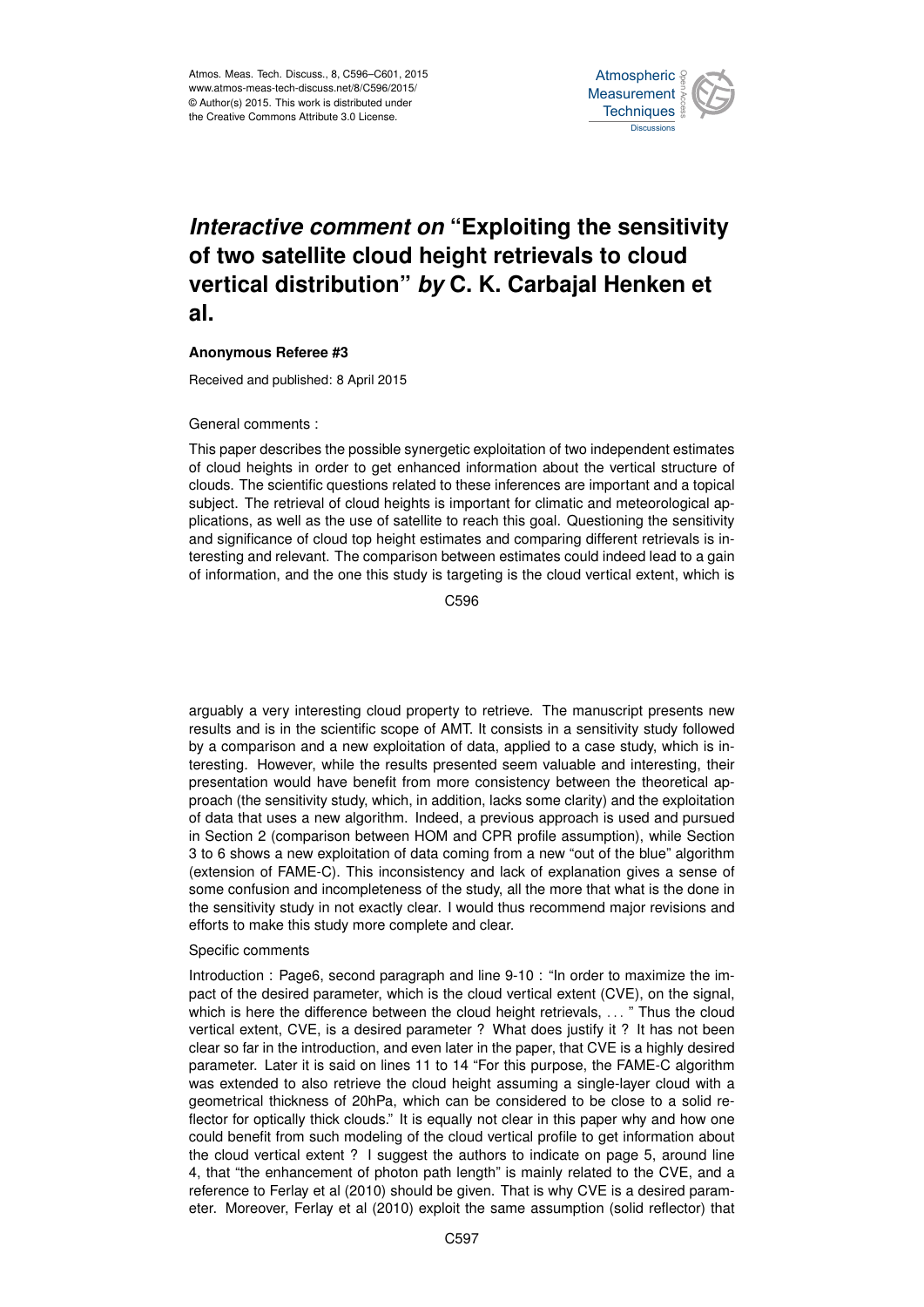is proposed later in this study to get information about the cloud vertical extent. That would help to understand and justify the use of this assumption further in this study. This paragraph, which aim is to present the approach of this study, is finally clear with only one point : that the difference between retrievals should carry information, and that this study will follow this strategy (it is actually done in several algorithms for the detection of multilayer situation for example). It should be said here more clearly that this study will pursue a previous analysis about different sensitivities to a vertical profile (CPR vs HOM) of a cloud layer (with a given CVE ?), and, exploit a new approach (perfect reflector) because the use of it could provide information about the CVE, as it was shown in previous studies (Ferlay et al 2010, Desmons et al 2013).

## Section 2 :

The current study and the current section could have helped to answer the following question : is the accuracy of the cloud top pressure retrievals more sensitive to the cloud vertical profile within a given CVE, or to the CVE with a given vertical profile ? It is not clear, in this section, if the author try to address this question or not, for the two retrievals that are AATSR based and MERIS based. It is said that (page7, line 26) two types of CVE profiles are assumed in the simulations. That (page 8, line7), as an additional LUT dimension, each cloud is modeled with varying vertical extents. But it is not clear if, in the result given in Section2, the CVE is a degree of freedom or not. Said differently : HOM-profile and CPR-profile simulations are performed. Are there differences minimized for a CTP which is thus obtained for a fixed CVE, or is the CVE itself a parameter that varies ? After having read several times section 2 and Figures 2 and 3, it is still not clear to me. It is said on page 8 line 25, that "Alternatively, the CGT of the HOM-cloud can be increased." This sentence adds some confusion, and suggests that CGTis not a variable parameter. (a remark : for clarity, the use of CGT can be kept only for monolayer clouds, and CVE for general cloud situations (included multilayer cases)) The comments of Figure 2 (given on page 8, lines 15 to 29 and page 9, lines 1 to 5) make physically sense, but the explanation about the curves in

C598

Figure 2 can not be understood without more clarity. This lack in clarity makes it also confusing the interest of Figures 3 and 4, as the sensitivity that is given there "was computed by simply applying a linear fit to each line" (page 9 line 8) of Figure 2. My understanding is that Figure 2 gives, with the HOM assumption, a CTP that minimizes the satellite signals simulated with two assumptions about the vertical profile (CPR and HOM profile), but with the same cloud geometrical thickness in the two simulations. Is it the case ? It should be clearly written. Concerning Figure 3 : it gives the sensitivity of the effective MERIS and AATSR HOM-CTP to an increase of CGT of 50 hPa. But how can this sensitivity be understood and used ? This is an "effective" HOM-CTP, "effective" in the sense that it minimizes the difference with the signal simulated with CPR-CTP profile assumption. But isn't CPR-CTP calculation also sensitive to CGT ? So what is the sense of this sensitivity ? I observe that in the rest of study and the data comparison, HOM-CTP estimates are evaluated, but not the "effective" HOM-CTP estimates. And there is no exploitation of the sensitivity of effective HOM-CTP to CGT : an interesting correlation between measured CGT and satellite signals is shown, but it uses AATSR CTH and HOM CTH; this latter comes from a new assumption of solid reflector (SR) (CGT = 20 hPa) for the cloud, having nothing to do with the previously analyzed HOM-CTP assumption. One could wonder why the difference (AATSR CTH - HOM "SR" CTH), which is exploited in Sections 4 and 5 and in Figure 5 is not part of this theoretical sensitivity study : it could have been very interesting to find this correlation in data that come from simulations on one hand, and from measurements on the other hand. And to compare them. More over, there is nothing said about the possible effect of the angular conditions that are chosen in this sensitivity study, conditions that are certainly variable for each satellite measurements compared with the ground based active measurements. Thus, conclusion of this Section (page10, lines 3 to 5) appears poor to me. It is written : "can expect cloud height retrievals from MERIS to be more affected... " With which assumption (HOM, CPR ?) is it demonstrated here ? A link between Section 2 and the rest of the paper should be made.

- On page 7 line 26 to 29 and page 8 line 1 and 2 : It may be useful and convenient for